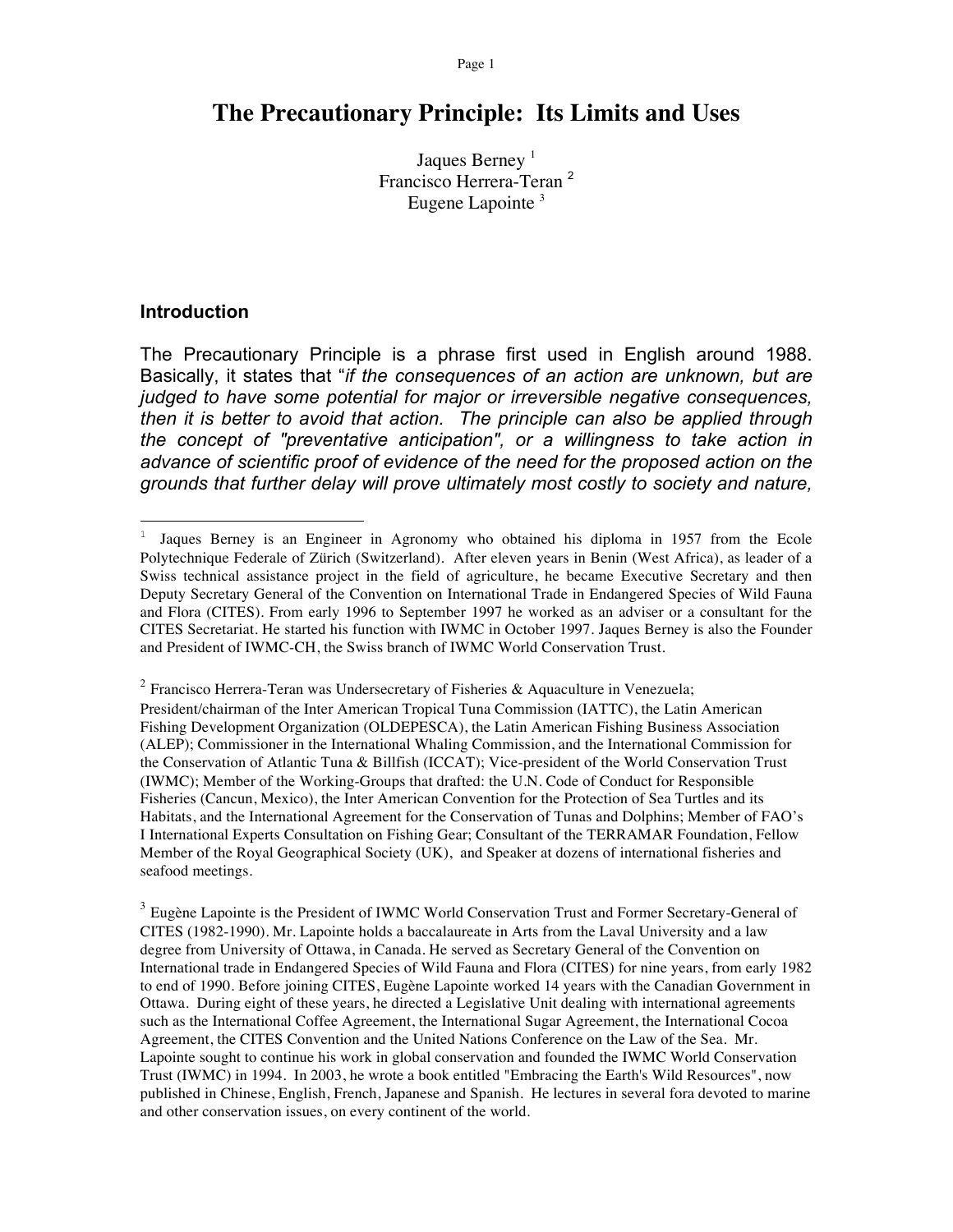*and, in the longer term, selfish and unfair to future generations*." Although the original concept included risk prevention, cost effectiveness, ethical responsibilities towards maintaining the integrity of natural systems, and the fallibility of human understanding, the concept has evolved into a wider scope of principles, which now include:

- **Preventive anticipation**
- Safeguarding of ecological space
- **Proportionality of response**
- Duty of care
- **Promoting the cause of intrinsic natural rights**
- □ Paying for past ecological debts.

Douglas Butterworth<sup>4</sup> (1999) affirms that "*this Principle was first enunciated at the 1992 UN Conference on Environment and Development in Rio, and has been the subject of much discussion since. It states that: "where there are threats of serious or irreversible damage, lack of full scientific certainty shall not be used as a reason for postponing cost-effective measures to prevent environmental degradation*".

The essence of the Precautionary Principle is not really new. The concept has always been present in popular aphorisms such as 'An ounce of prevention is worth a pound of cure', 'Better safe than sorry', and 'Look before you leap'. Therefore, under the light of an economic point of view, the Precautionary Principle has been examined in terms of the effect on rational decision-making of the interaction of irreversibility and uncertainty.

# **Legal Interpretations**

Foster, Vecchia and Repacholi (2000)<sup>5</sup> state in their publication "Science and the Precautionary Principle" that "*Few policies for risk management have created as much controversy as the Precautionary Principle. Emerging in European environmental policies in the late 1970s, the principle has become enshrined in numerous international treaties and declarations. It is, by the Treaty on European Union (1992), the basis for European environmental law, and plays an increasing role in developing environmental health policies as well. Despite its seemingly widespread political support, the Precautionary Principle has engendered endless controversy, in part because critics have interpreted "precautionary" decisions as veiled forms of trade protectionism*."

<sup>&</sup>lt;sup>4</sup> Butterworth, Douglas. "Talking Stock: Science and Fisheries Management". Inaugural Lecture. August 1999. Publisher: University of Cape Town.

 $<sup>5</sup>$  Foster, Kenneth R.; Vecchia, Paolo; and Repacholi, Michael H. "Science and the Precautionary</sup> Principle". Science p. 979-981. May 12, 2000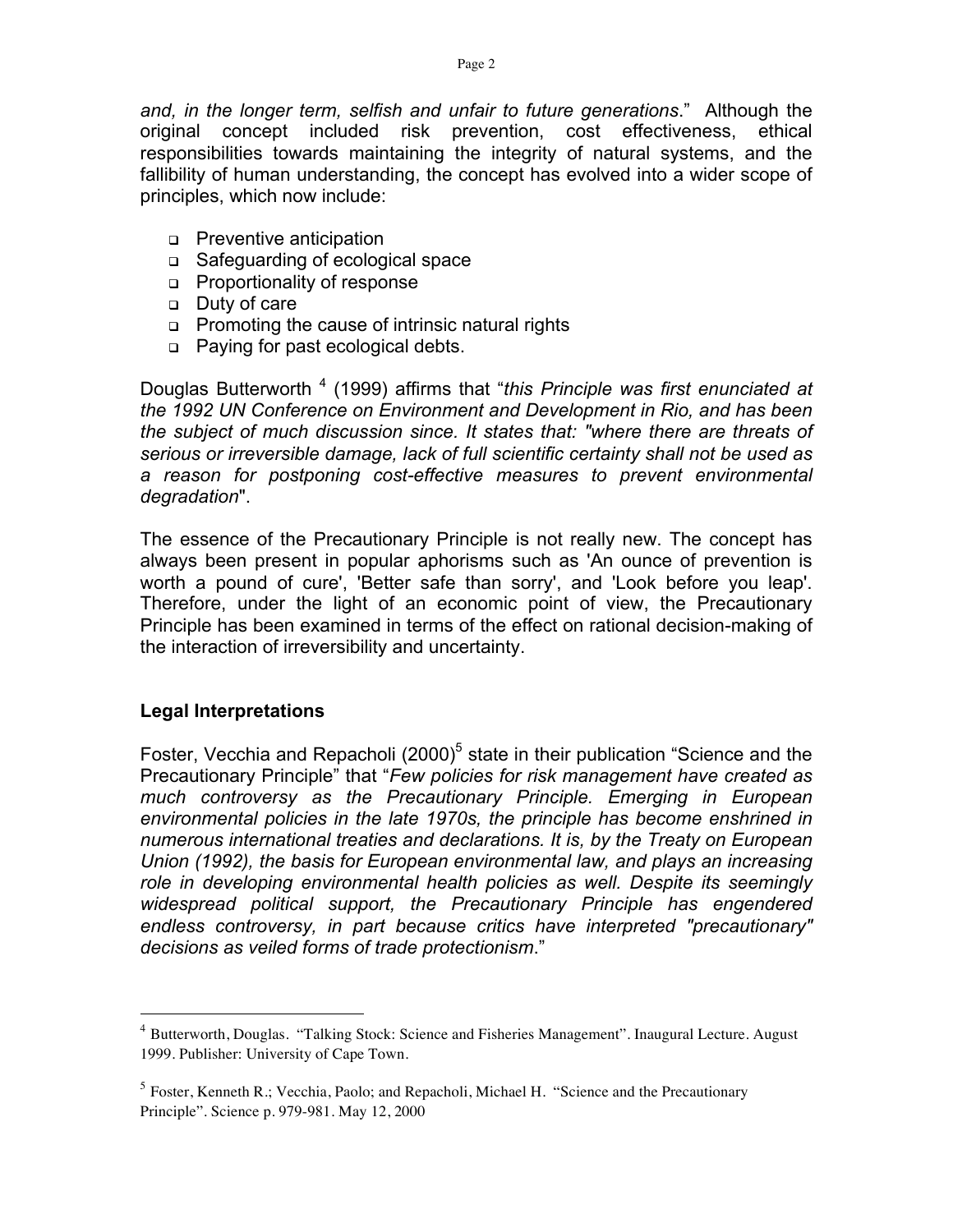Nonetheless, the greatest problem so far has been its wide and free interpretations. According to international legal experts, there are more than 14 different formulations of the principle in treaties and non-treaty declarations. The strongest version calls for "absolute" proof of certainty, while other lighter versions call for cost-benefit analysis and discretionary judgment.

Clearly care is needed in making judgments as to whether there is good reason to believe that harmful effects might occur, and regarding the extent of scientific uncertainty. 'Absence of evidence of risk' should never be confused with, or taken as, 'evidence of absence of risk'. An immediate and likely consequence of invoking the Precautionary Principle is research that seeks to reduce uncertainty. However, where appropriate and thorough research still finds no evidence of risk, this should be taken into account in the decision process.

For example, in an article written by Carolyn Raffernsperger<sup>6</sup> about references to the Precautionary Principle in international treaties and agreements, she found that of 19 legal documents analyzed, 9 of them were related to oceanic issues dealing with Pollution, Overfishing, Damage to the Marine Environment, and Aquatic Species (including Marine Mammals). This paper will deal primarily with these oceanic issues, also referred to as "ocean noise".

It is obvious that several groups are trying, within certain less discretionary framework, to define the Precautionary Principle and include it in international legislation. The problem –as expressed above- lies in how to achieve a middle ground without going to the extremes.

Another problem is the perception that the general public has of a particular issue, where consumer reactions and fears do not rely on scientific facts. This perception is often considered irrational or purely emotional, and therefore not considered in final decisions. However, many decision-makers choose to give greater importance to consumer points of view and media reporting, making politicians, experts and journalists accountable to public opinion.

Critics of the principle argue that it is impractical, since every implementation of a technology carries some risk of negative consequences and that it fails to take science properly into account, though in fact it relies more heavily on scientific evidence than other approaches to the problem. Still others claim to be applying the principle when clearly they are not. From all the confusion, you might think that it is a deep philosophical idea that is very difficult for a lay person to grasp.

Proponents counter that the principle is not a rule, but a conceptual tool used to clarify arguments, and especially an issue of where the burden of proof lies.

 $6$  Carolyn Raffernsperger. "Uses of the Precautionary Principle in International Treaties and Agreements". October 1999. http://www.biotechinfo.net/treaties\_and\_agreements.html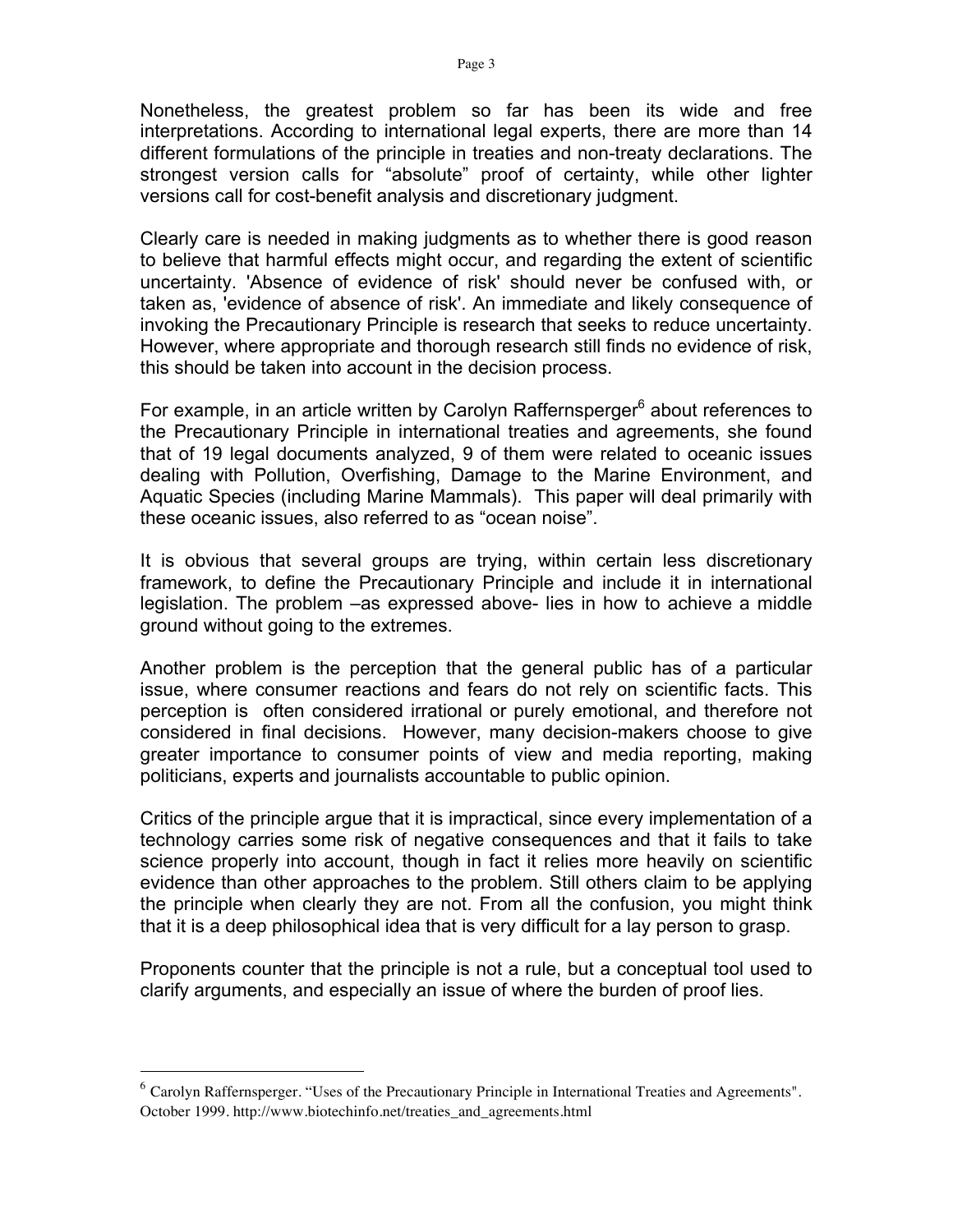#### **Case Study 1: Tuna, Dolphins and Bycatch**

There are two alternatives to catch tuna by purse-seiner boats: setting on large mature tunas associated with dolphins in the high seas, or setting on juvenile tunas that are associated with logs near coastal areas.

The tuna-dolphin issue resulted –thanks to extreme animal-rights activism—in a major outcry to stop tuna-dolphin fishing. Canneries came up with their own "Dolphin Safe" policies and demanded that fishermen only catch tuna associated with floating objects, not dolphins. However, technology developed between 1980 and 2000 has allowed a 99.9% reduction in dolphin mortality, while still allowing the catch of large mature tuna. Nonetheless, based on the Precautionary Principle (e.g. inconclusive data, animal stress, data manipulation, etc), neither the U.S. government nor the U.S. canneries have changed their position. Oddly enough, they encourage fishermen to catch juvenile tuna, associated with floating objects, tuna that has not had time to reproduce.

According to James Joseph<sup>7</sup>, former director of the IATTC, declared: "*it had long* been known that the bycatches associated with log sets were high, but it had not *been quantified. Between 1988 and1989, the Inter American Tropical Tuna Commission (IATTC) conducted research on Fish Aggregating Devices (FADS), as an alternative to setting on dolphins. As part of this search for alternatives, we gathered data on the characteristics of floating objects that made them attractive to tuna. This search for alternatives resulted in the first comprehensive study of "bycatches" other than dolphins. When we quantified the magnitude and diversity of the bycatch in those sets, we extended our study to school and dolphin sets.*

*Preliminary studies illustrated what the tradeoffs in bycatch would be between dolphin sets and log sets. The 1993 data showed that for every dolphin killed in dolphin sets, there would be 19,542 discarded tunas, 138 mahi mahi, 25 sharks and rays, 56 wahoo, 3 yellowtail, 7 rainbow runner, 1 billfish, and 0.07 sea turtles would be killed in log sets. Our bycatch studies are in progress, and although there is considerable annual variability, the data show that log sets have bycatches that are orders of magnitude higher than dolphin sets. There is also concern about catching the typically pre-reproductive tuna in log and school sets vs. the larger adult tuna typically associated with dolphins. If the fishery were to completely switch to "dolphin-safe" sets, we don't know what the environmental effects of such large bycatches would be and we don't know what the effect of catching mainly juveniles would have on the tuna population (due to poor correlation within the range of our observations between stock and recruitment)."*

This statement, expressed in 1995, hit the proverbial nail on the head. Ten years later, after promoting the Dolphin Safe Policy and juvenile tuna catch, the decline in tuna landings in the Eastern Tropical Pacific has forced the IATTC and many

<sup>&</sup>lt;sup>7</sup> Joseph, James. "Comments on Earth Island Institute's Statement on ETP Bycatch & Dolphin Safe fishing" (1995) Inter American Tropical Tuna Commission.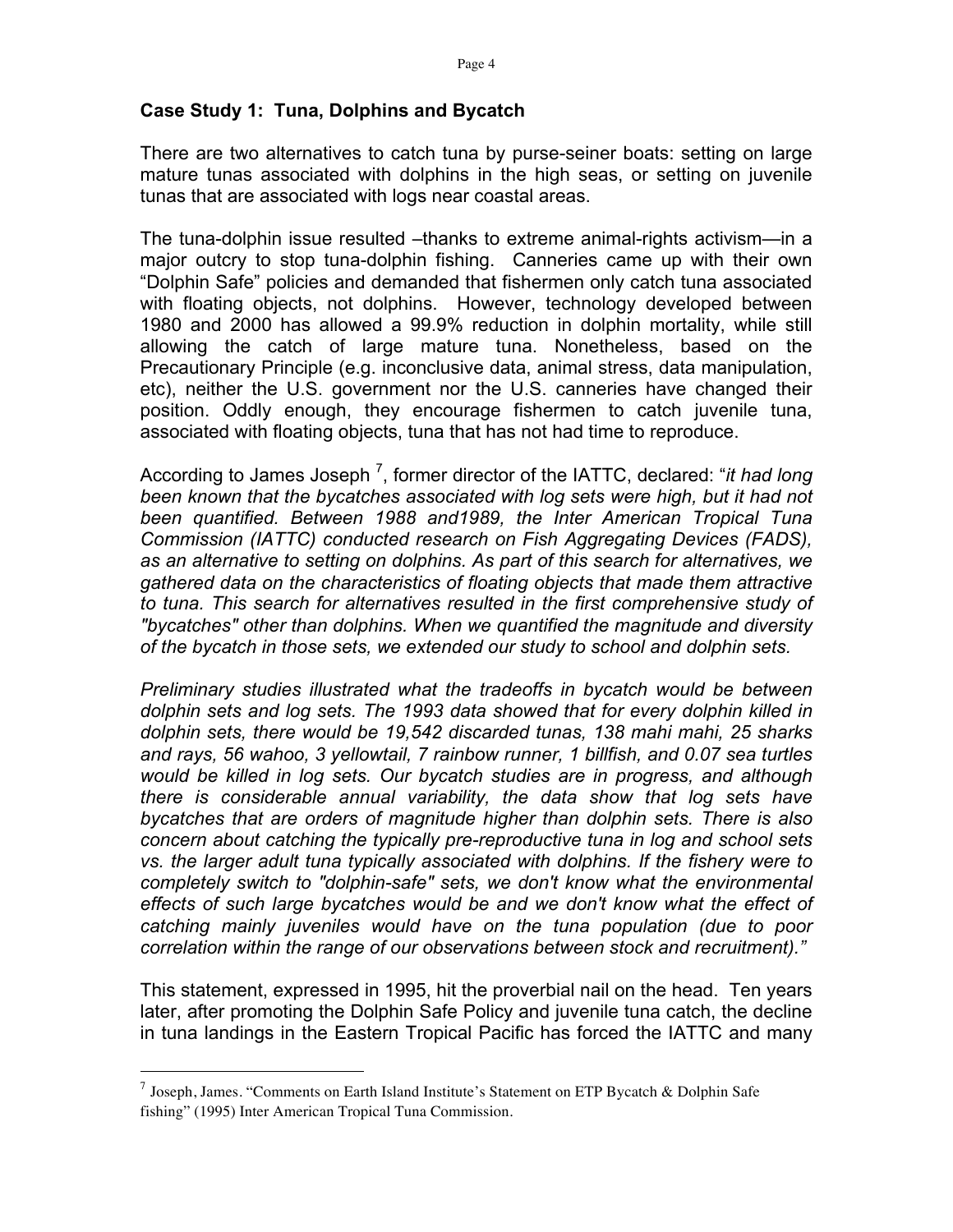coastal nations to adopt quotas, reduce fleet size and establish tuna off-seasons. Should not we apply the Precautionary Principle to tuna and other species as well as dolphins? Apparently not, because public opinion and politicians decided that it is more important to avoid the potential mortality of one dolphin than to avoid the depletion of an important natural resource (tuna) and the decimation of thousands of tons of marine bycatch.

This policy also has social and economic ramifications: Most nations involved in tuna-fishing in the eastern tropical Pacific are Latin American countries that supply hundreds of canneries throughout the Region. These canneries provide ten of thousands of employers with work and salaries. The recession in the tuna industry has led many companies to withdraw from the business, the closing of canneries and thousands of unemployed. This promotes social unrest and large economic damage in Third World nations.

Responsibility for regulating and enforcing sustainable fishing practices falls to the regional fishing organizations, which must also collect, report, verify and exchange data on catches. On the basis of a periodic review of the status of fish stocks, they will allocate quotas for States fishing on the high seas.

The Agreement for the implementation of the provisions of the UN Convention on the Law of the Sea of 10 December 1982 relating to the conservation and management of straddling fish stocks and highly migratory fish stocks aims to make the fishing industry more transparent. Fishers are obliged to report the size of catches and the amount of fish they discard, through their Governments to the FAO and regional fishing organizations. Deliberate under-reporting, which is thought to be widespread, will be monitored by other States, which all have the right to board and inspect vessels to ensure compliance with regional agreement.

Because data for many stocks do not exist or are unreliable, the Agreement calls for Governments to use the "Precautionary Principle" in devising conservation regimes. Regional organizations have the right to impose quotas or restrictions on fishing if they suspect that a stock is in danger of full exploitation. The Precautionary Principle obliges Governments to act conservatively if there is reason to suspect that serious damage is being done to the environment.

Only States that agree to adhere to the conservation and management measures adopted by the regional organizations will have access to the fishing grounds administered by those organizations, but boats of all States are subject to the Agreement, whether or not they are party to it. Under international law, a country which does not ratify an international agreement cannot be bound by its provisions. However, the Agreement places responsibility for regulating and enforcing sustainable fishing practices with regional organizations, which can take action against any boats that undermine the agreed conservation regime.

The problem again arises: Who is in charge of devising the conservation regimes? How much data is unreliable? Can we revoke the spirit of the Law and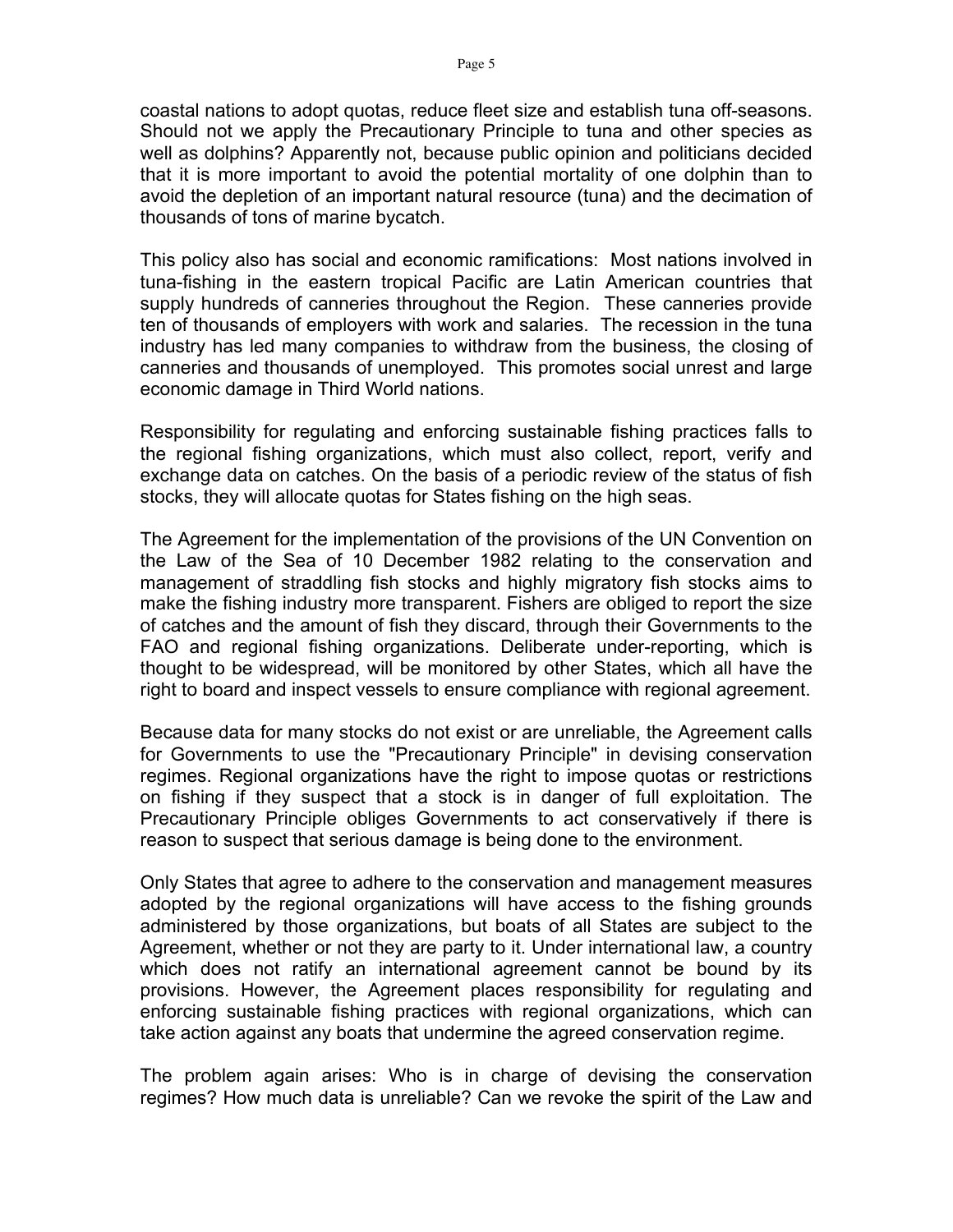declare everybody guilty until proven innocent? How much influence can have media-manipulating organizations over decision-making politicians?

The Precautionary Principle should not be interpreted as a "Stop" sign, but more like a "Proceed with Caution" sign. It is a yellow light, not a red light. However, many still choose to adopt the "stop" sign, or to indefinitely postpone a decision that has socioeconomic consequences.

## **Case Study 2: Pingers in the Ocean**

Gill nets are the world's most common commercial fishing gear. But the mesh often unintentionally ensnares marine mammals, perhaps hundreds of thousands a year globally.

In the United States, the Marine Mammal Protection Act (MMPA) forbids fishermen from killing mammals in numbers considered unsustainable for a population. In some cases, government officials believed that the only way to meet those rules would be to shut down a fishery. But the invention of pingers has averted such extreme steps.

The pingers may be the undersea version of highway reflectors, warning marine mammals to slow down and pay attention. Scientists hope that the noise isn't loud enough to scare them, but instead warns them that an obstacle lies ahead.

The ocean is a noisy place, and the devices are programmed to broadcast the pings at a level as close to background as possible while still being loud enough for an animal to hear at least 100 meters away--in time to change course. The signals are sent at 15 to 30 decibels over ocean noise, or 132 decibels (equivalent to 192 decibels above ground, the level of a light conversation).

The pulses are dispatched every four seconds. For undersea animals, that use sound to help them "see," the pings illuminate a net like a street lamp.

Whales or dolphins apparently blunder into nets when they are swimming along, perhaps in a sleepy daze. Hearing the unusual ping, the animals might turn on their echo-locators --their sonar-- and then they can sense the net.

At San Diego's Sea World, new research on dolphins shows that the pingers may not be as benign as everyone has hoped. Although the animals in the experiments are not harmed, they do seem to be disturbed by the noise. When nets with pingers are put in Sea World's small tanks, dolphins do not merely avoid them, they hurriedly swim away.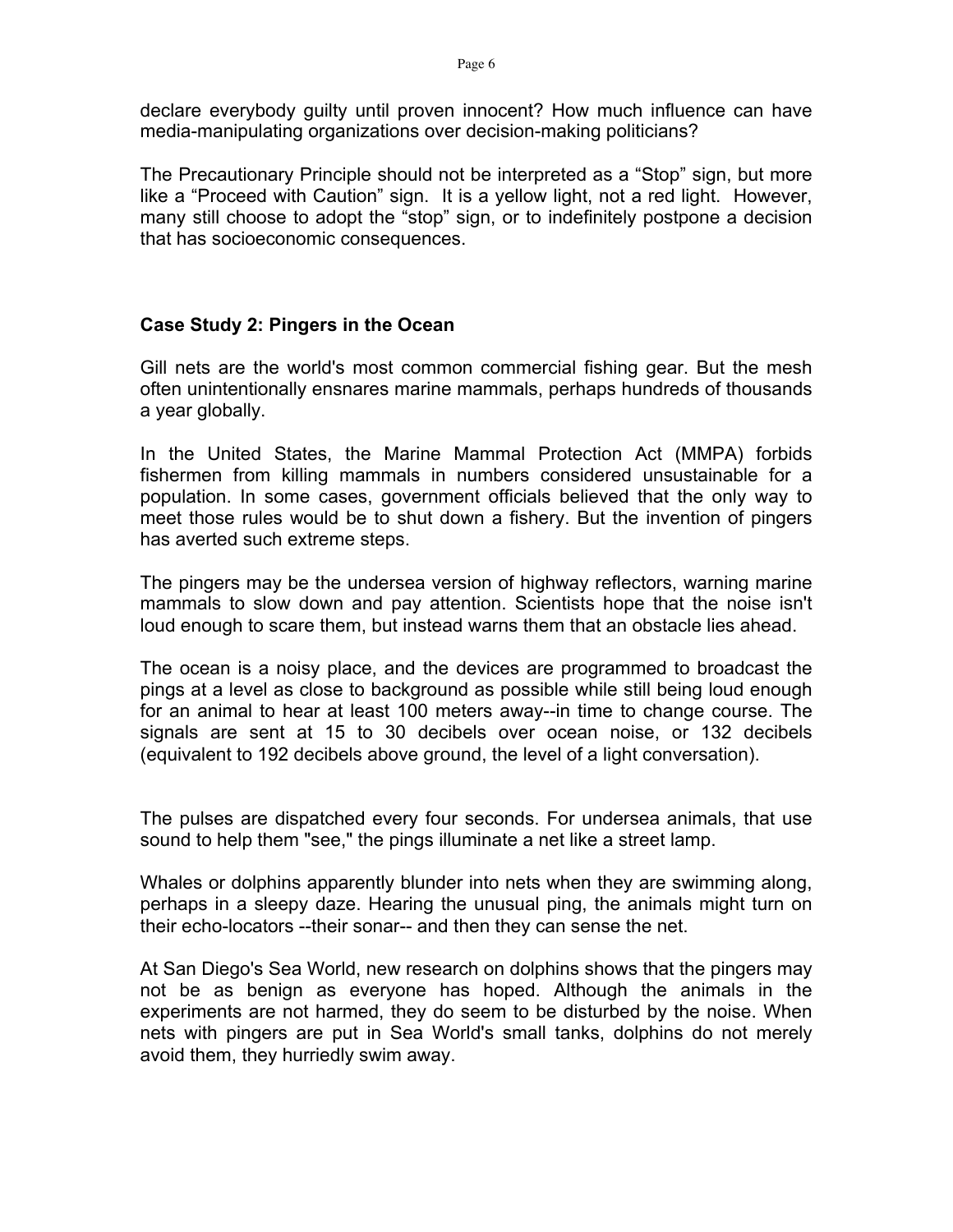In the vast ocean, however, instead of a small tank, the disturbance to cetaceans may be minor because there is plenty of room to escape the sound. Despite the questions that remain, many cetacean experts endorse pingers because they clearly save animals' lives. Experts say, though, that "they need to be deployed very judiciously" so that dolphins, porpoises and whales do not encounter them often. The trick word in this case -"judiciously"- is as vague as the Precautionary Principle.

#### **Effects on socio-economic development, culture and traditions**

Policymakers must often make decisions on issues about which there is no clear knowledge or where scientists disagree. In some instances, the Precautionary Principle can be applied. The Precautionary Principle implies the commitment of resources now, to safeguard against the potentially adverse outcome of a decision. However, it is not always clear how this principle should be related to the uncertainty associated with those outcomes. In general, the Precautionary Principle has been invoked for those decisions in which the probability distribution of future outcomes cannot be conclusively determined. Indeed all that may be known is the possibility of a potential catastrophic outcome, but with no information on its nature, timing or incidence.

While scientific knowledge keeps improving, thereby enhancing environmental assessment, it is possible to make numerous wise environmental management decisions by identifying linkages among the factors that contribute to environmental change, and by introducing corrective actions. The relationships between industrial activities and conservation of endangered species illustrate the importance of information on environmental linkages.

Society has identified valid reasons of "why" the environment must be protected and conserved. The concept of sustainable development can answer "what" needs to be done to protect the environment. Environmental management represents a set of practical tools that attempt to answer "how" this will be done. Finally, the "why", "what", and "how" can be integrated only within a socioeconomic context in which national priorities (such as poverty alleviation, public participation, job creation and others) can be pursued through environmental strategies.

Eugene Lapointe,<sup>8</sup> former Secretary General of CITES, states in his book "Embracing the Earth's Wild Resources" that human society is characterized by a triangle that interconnects three active elements whose relationship affects our long-term quality of life:

Quality of the Environment

 <sup>8</sup> Lapointe, Eugene. "Embracing the Earth's Wild Resources. A Global Conservation Vision". 2003. Editions du Scribe. IWMC. Pag 53-54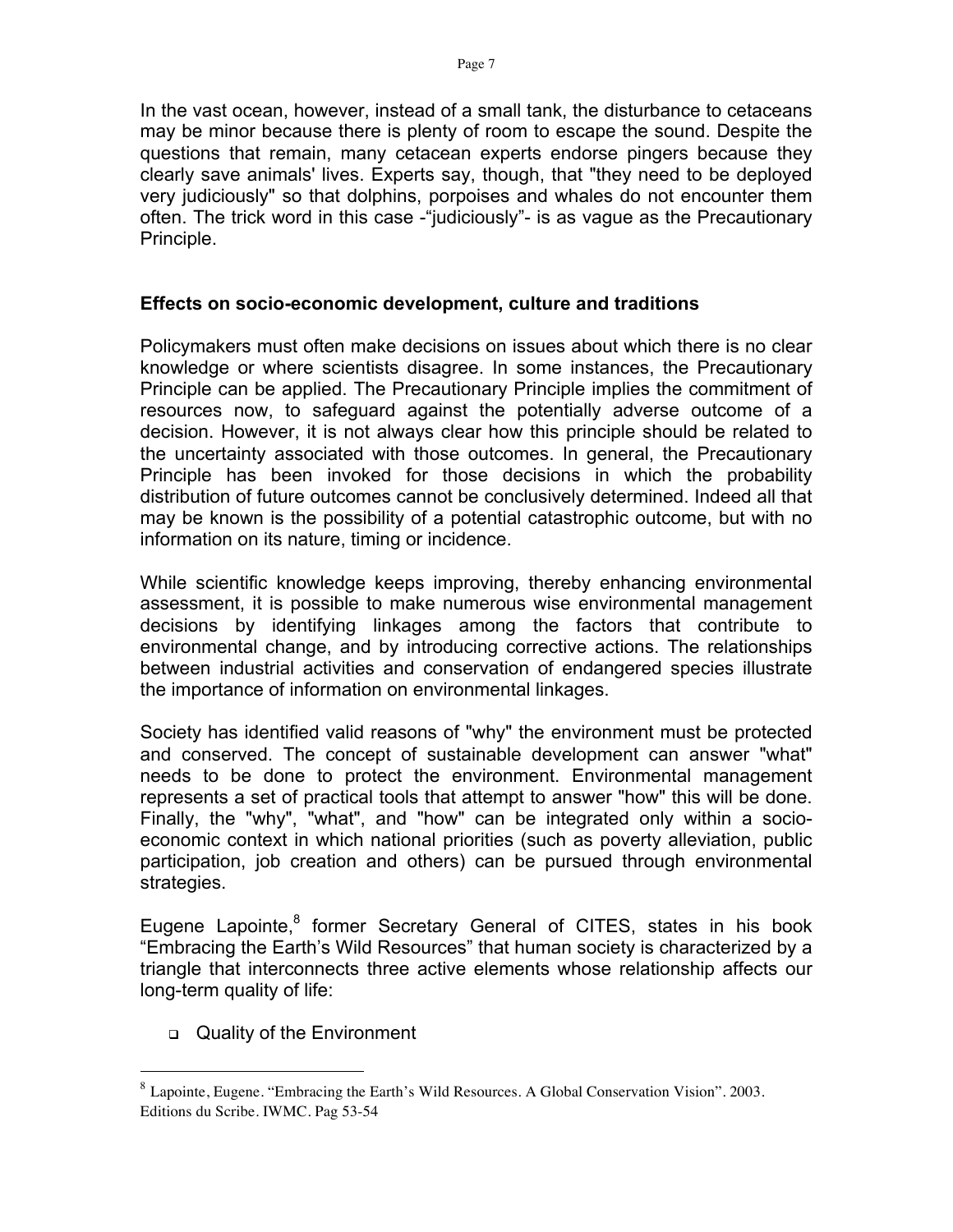- Access to Economic Development
- □ Respect of Culture and Traditions

According to Lapointe "*these elements constitute three interacting corners of a triangle and must be integrated into any decision affecting the present and future lives of people. The unrestrained preeminence of any of these components will subjugate the others and lower overall quality of life. Full-scale economic development will destroy the environment and lead to disappearance of culture and traditions; total protection of the environment will destroy culture and traditions and prevent economic development; and unabridged respect of culture and traditions will negatively impact both economic development and the environment. Quality of life will be optimized only if each corner of the triangle 'gives something' to the other two*." He is obviously referring to a harmonic balance of the triangle. Examples that ratify Lapointe's point of view abound in his book and around the world.

Risks exist on all sides of social situations, and precautionary steps create dangers of their own. Diverse cultures focus on very different risks, often because social influences and peer pressures accentuate some fears and reduce others.

Another example of extreme application of the Precautionary Principle is the socalled "acoustic disturbance" which could lead to the denial of legitimate development and be counter-productive for global management of marine species. Under the premise of the Precautionary Principle and "acoustic disturbances" a large number of marine sanctuaries have been created for the protection of cetaceans.

In the final decades of the last century, an increasing number of male sperm whales (*Physeter macrocephalus*) stranded around the North Sea, led to an increase in public interest. Intensive sound disturbances are supposed to be the main causes to explain the disorientation of the animals. Again, the key word is "supposed". There is a probability that "acoustic disturbances" may be the cause for disorientation, but other reasons also point to pollution, fungus, solar activity, or changes in the Earth's magnetic field. Nonetheless, in lack of better evidence, large oceanic areas have been declared sanctuaries, keeping away people and economic development.

The extent that a society lives by the Precautionary Principle can best be measured by the extent to which precautionary actions turn out to have been unnecessary. Under this statement, the Precautionary Principle has become a tool to:

- Hide behind the need to understand science
- Simplistic shortcut to regulatory action
- □ Policy high ground (feel good approach)
- □ Avoidance of trade-off decisions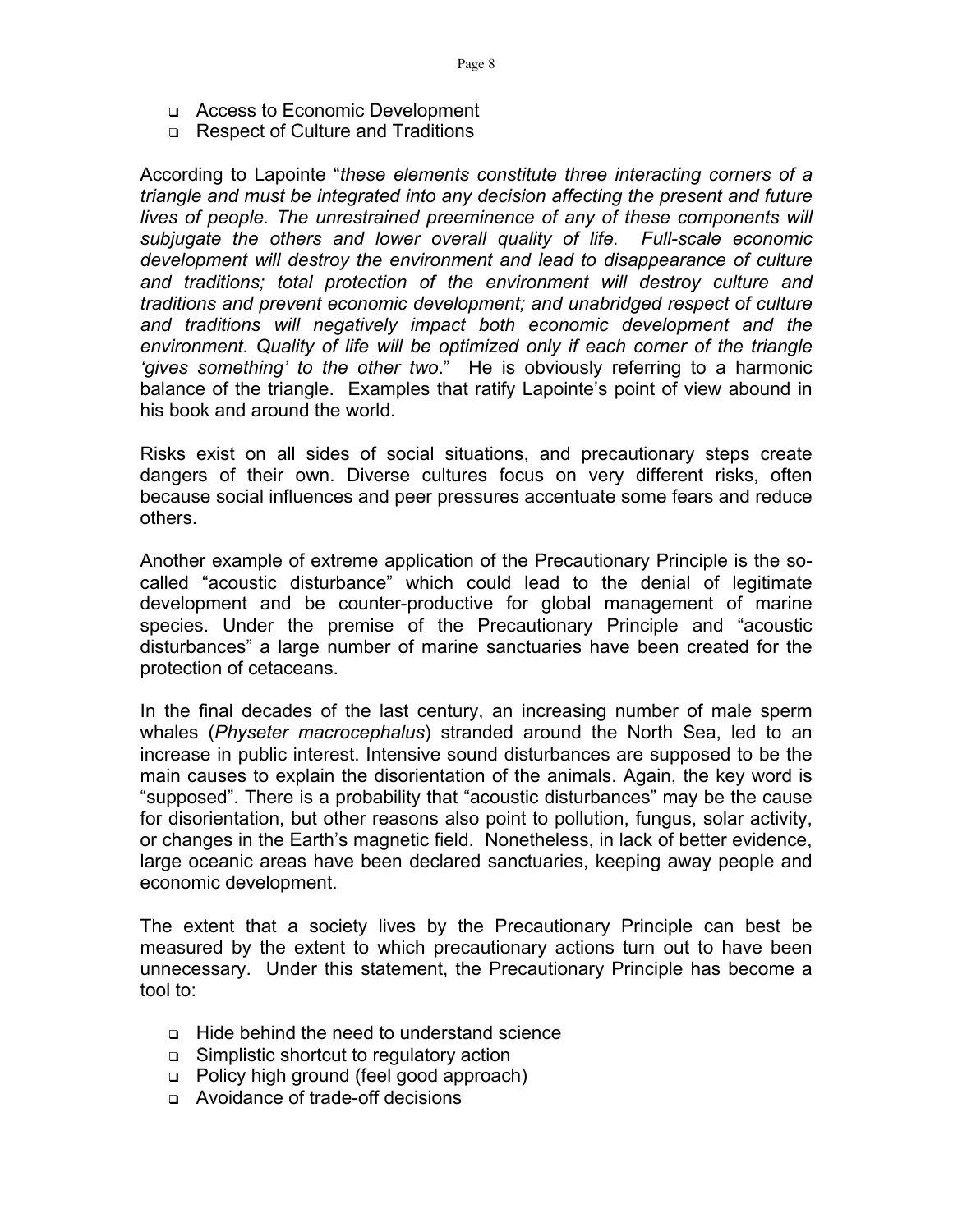On the other hand, the IUCN's website (www.iucn.org) recommends: "*Reliance on the precautionary principle has sparked major controversy, raising issues around equity, "green protectionism", conflicts between environment and development priorities, the use of science, and the role of stakeholders in decision-making around risk. The meaning and application of precaution has been highly contested. For instance, strong sentiments have surrounded negotiations around the precautionary principle at the Convention on Biological Diversity (CBD), and the principle has been at the core of a series of disputes in the World Trade Organisation (WTO) arena. Controversy has been sparked by the perceived ambiguity or impracticality of the precautionary principle, the potential for its operation to conflict with trade, economic or development priorities, cost implications of its adoption, the wide discretionary leeway it allows decision makers, and the potential for this leeway to allow imposition of particular environmental values or disguise trade-protectionist abuse. There has been wide distrust of the principle, lack of clear or shared understanding of its meaning or relevance, little analysis of its on-the-ground impacts, and scant guidance available for its application. Furthermore, while a range of concerns has been articulated by developing countries, the active policy debate over precaution has been largely dominated by corporate and environmental voices from developed countries*".

It is obvious that a tug-of-war is going on from both ends of the controversy, instead of trying to reach a reasonable middle ground that most people would like to accomplish.

The dilemma about the interpretation of the Precautionary Principle is also involving food safety and ecolabeling. David Groth III <sup>9</sup> expressed his point of view in a paper titled "Science, Precaution and Food Safety: How can we do better":

"*An international debate is under way, in various committees of the Codex Alimentarius Commission, on the use of precaution in making food safety decisions. The debate about precaution is part of an important larger discussion of what Codex calls "Risk Analysis," the principles and concepts that define its approach to decision-making. Codex has been working for a decade to spell out these principles, to standardize its decision-making as much as possible and to make the basis for decisions more transparent.1 Within the Risk Analysis framework, there is a sub-discussion on "the role of science and other legitimate factors" in decisions. The basic principles on which Codex operates recognize that both science and "other factors relevant to the protection of consumers' health and the promotion of fair trade in foods" are a legitimate basis for safety decisions. But to date neither "science" nor "other factors" have been precisely* 

<sup>&</sup>lt;sup>9</sup> Groth III, Edward. "Science, Precaution and Food Safety: How can we do better". February 2000. Consumers Union of U.S., Inc. Yonkers, New York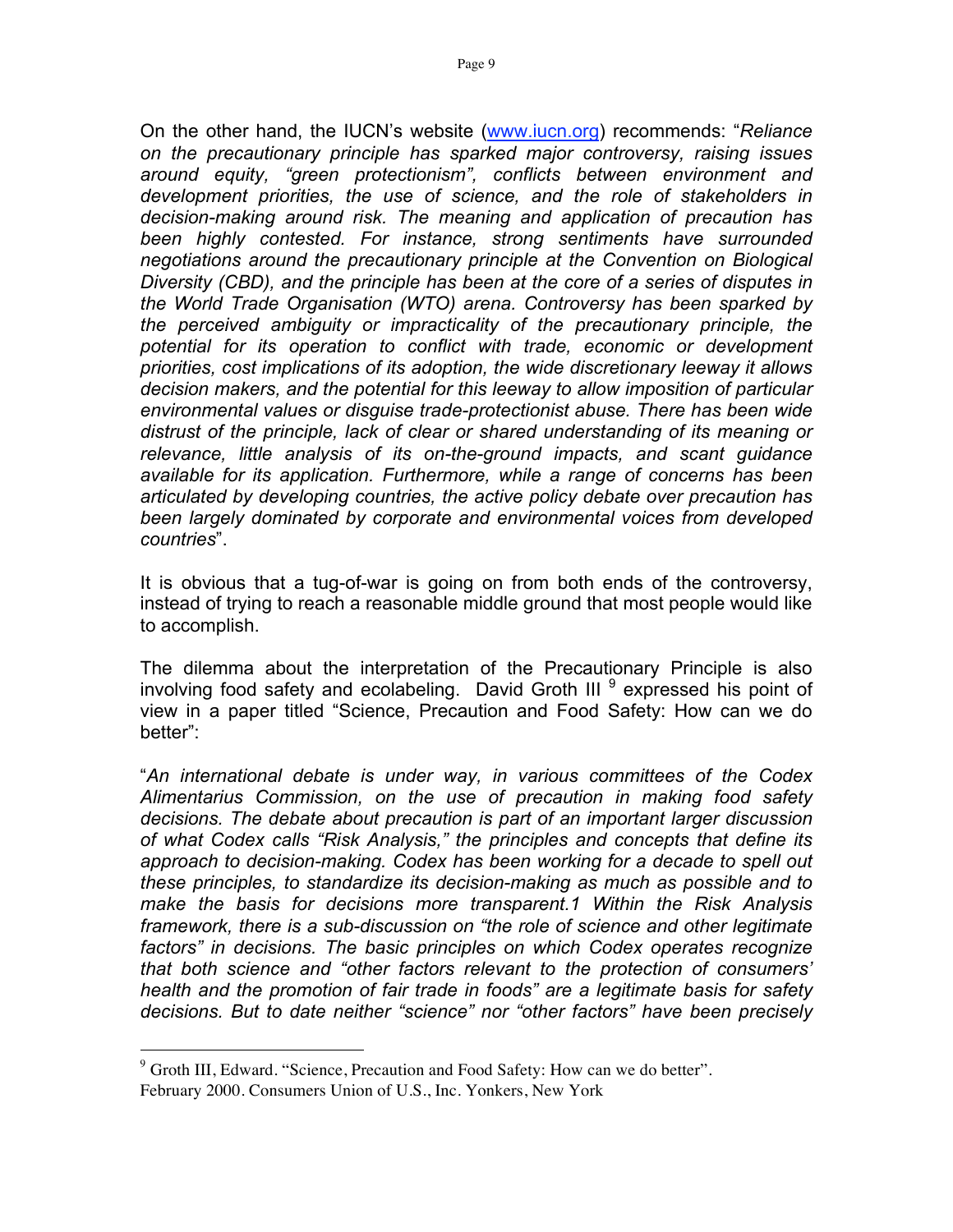*defined. Efforts to do so are ongoing at the Codex Committee on General Principles (CCGP), and several Codex committees that set food safety standards are working with CCGP to define how science and other factors are applied in their own work. Within that broad discussion, the role of precaution as a legitimate basis for food safety decisions has now begun to be debated. So far, this debate has been relatively shallow. Some governments have asserted that the so-called "Precautionary Principle," developed for environmental policymaking, can and should be applied in making some food safety decisions. Other governments (notably the U.S.) have argued that the "Precautionary Principle" is vaguely defined, that "precaution" can be misused as a disguised barrier to trade, that food safety decisions based on Risk Analysis are inherently precautionary in nature, and that no additional, separate precautionary "principle" is needed*."

Under the argument of the Precautionary Principle, the World Trade Organization is receiving hundreds of complaints from governments around the world having to deal with barriers to trade under any "precautionary" policy. Far from being detrimental to the environment, a liberal market economy, particularly over time, serves our societal goal of environmental protection. Private property encourages good stewardship and accountability, and making more "commons" is not necessarily advantageous to cause of environmental protection by any means. Many laws have been enacted to preserve scenic natural beauty and prevent pollution, but such regulations often have unintended consequences. Free market exchange is conducive to a prosperous society. The consequences of strict environmental protection or "protection at any cost" measures are more than obvious. There are quite a few ridiculous cases where overbearing regulators trample property rights and extort exorbitant sums of money from property owners-in the name of environmental protection. With innovative public policy solutions, however, society can set and attain reasonable environmental protection goals while not biting the hand that feeds it.

Environmental scholar Indur Goklany<sup>10</sup> disagrees with both the UN and the EU visions. In his book "The Precautionary Principle: A Critical Appraisal of Environmental Risk Assessment", he makes a powerful case that many environmentalists have misapplied the plain language of the precautionary principle, a concept he argues was intended originally to be a general notion recommending that policymakers choose rules to produce net reductions in environmental and public-health risks. Instead, environmentalists have turned the precautionary principle into a regulatory nightmare, transforming precaution into something quite different.

Goklany contends that the attraction the precautionary principle holds for many in the general public is that its plain language indicates only a "look before you leap" sensibility that strikes people intuitively as reasonable. Read properly, the

 $10$  Goklany, Indur. "The Precautionary Principle: A Critical Appraisal of Environmental Risk Assessment" The Cato Institute. 2001